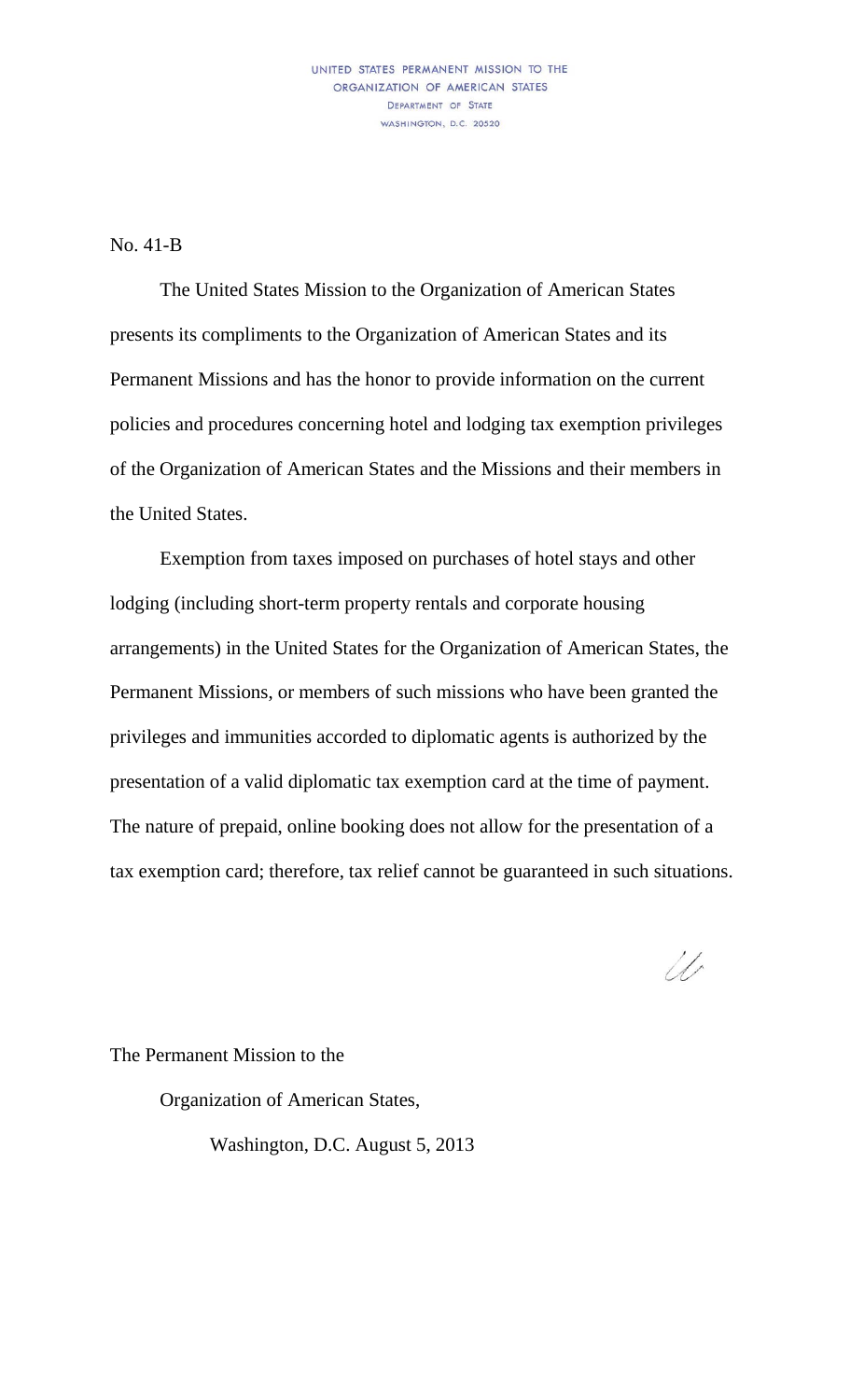The Department's Office of Foreign Missions (OFM) is unable to provide any assistance in obtaining an exemption or reimbursement of taxes charged on purchases made through the internet.

OFM strongly recommends that travelers notify hotels of their tax-exempt status in advance of their stay. Travelers should also allow sufficient time, especially upon check-out, to resolve tax exemption questions.

## Official/Mission Tax Exemptions

Mission tax exemption cards are used by representatives of the Organization of American States and the Missions to obtain exemption from certain taxes, including taxes on hotel stays and lodging, on purchases in the United States that are necessary for the mission's operations and functions. OFM considers official expenses associated with the lodging of employees of the Organization of American States and the Missions, representatives of a sending State's government, or other travelers hosted by the foreign mission, to be exempt from taxation when:

- a) the Organization of American States or the Mission holds a valid Mission Tax Exemption Card that allows for the relief of such taxes;
- b) the travel of the individuals described above is conducted in support of the missions' diplomatic or consular functions; and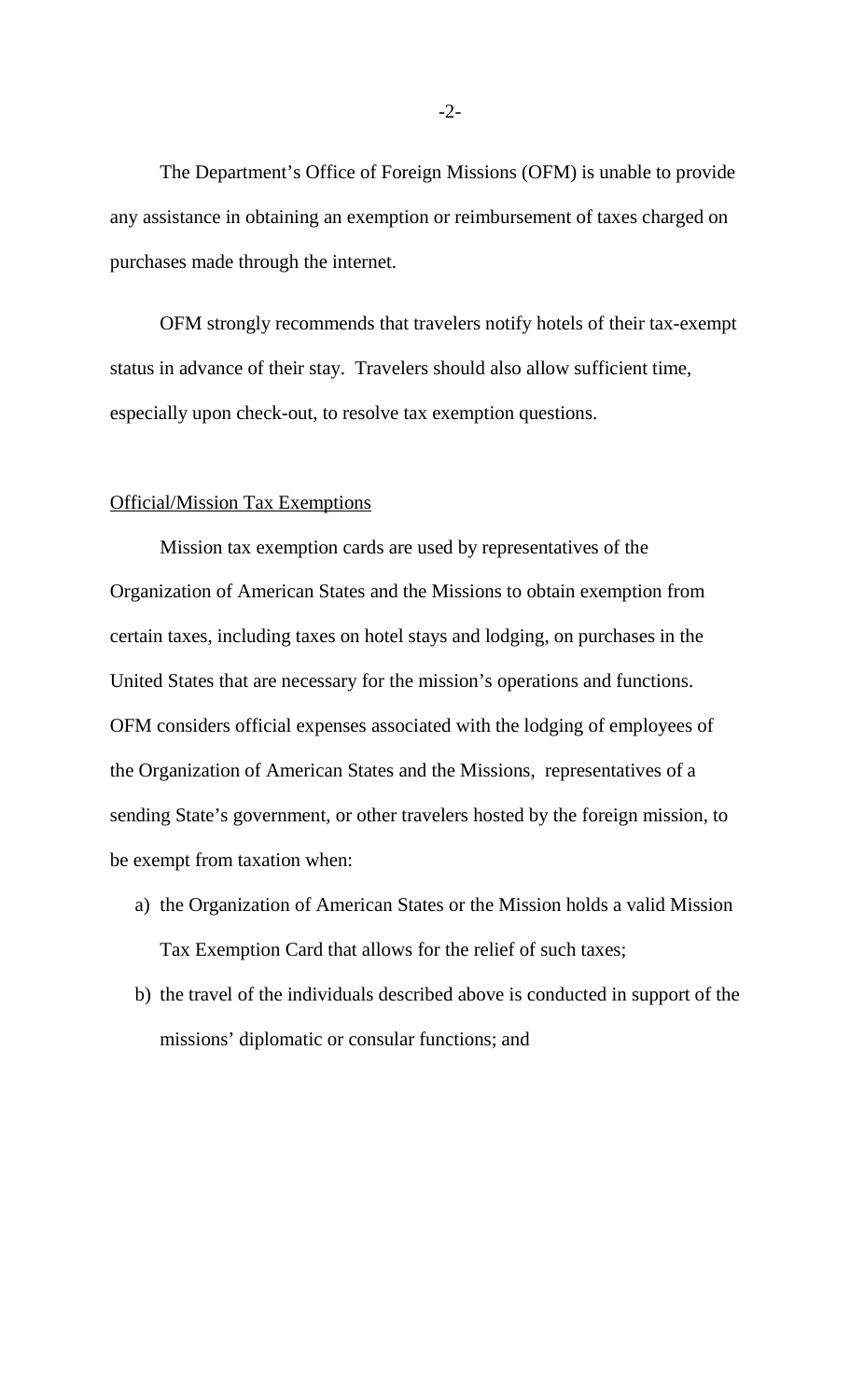c) the lodging costs are paid for with a check, credit card or wire transfer transaction in the name of the Organization of American States or the Mission. Missions are advised that cash is not an acceptable form of payment.

A mission tax card may not be used to exempt taxes on hotel or lodging expenses unrelated to a mission's diplomatic or consular functions, such as those related to tourism, medical treatment, or leisure travel.

## Personal Tax Exemptions

Personal tax exemption cards are issued for the sole benefit of the individual identified and pictured on the card. OFM considers personal lodging expenses to be exempt from taxation when:

- a) the individual holds a valid Personal Tax Exemption Card that allows for the relief of such taxes;
- b) the room(s) are registered in the name of the individual identified on the Personal Tax Exemption Card; and
- c) the lodging expenses are paid for by the individual identified on the Personal Tax Exemption Card, using any form of payment.

## General Hotel Tax Exemption Issues

The Department has learned that foreign missions have been providing written documentation to various vendors and tax authorities in the United States, which states that certain members of the mission are exempt from